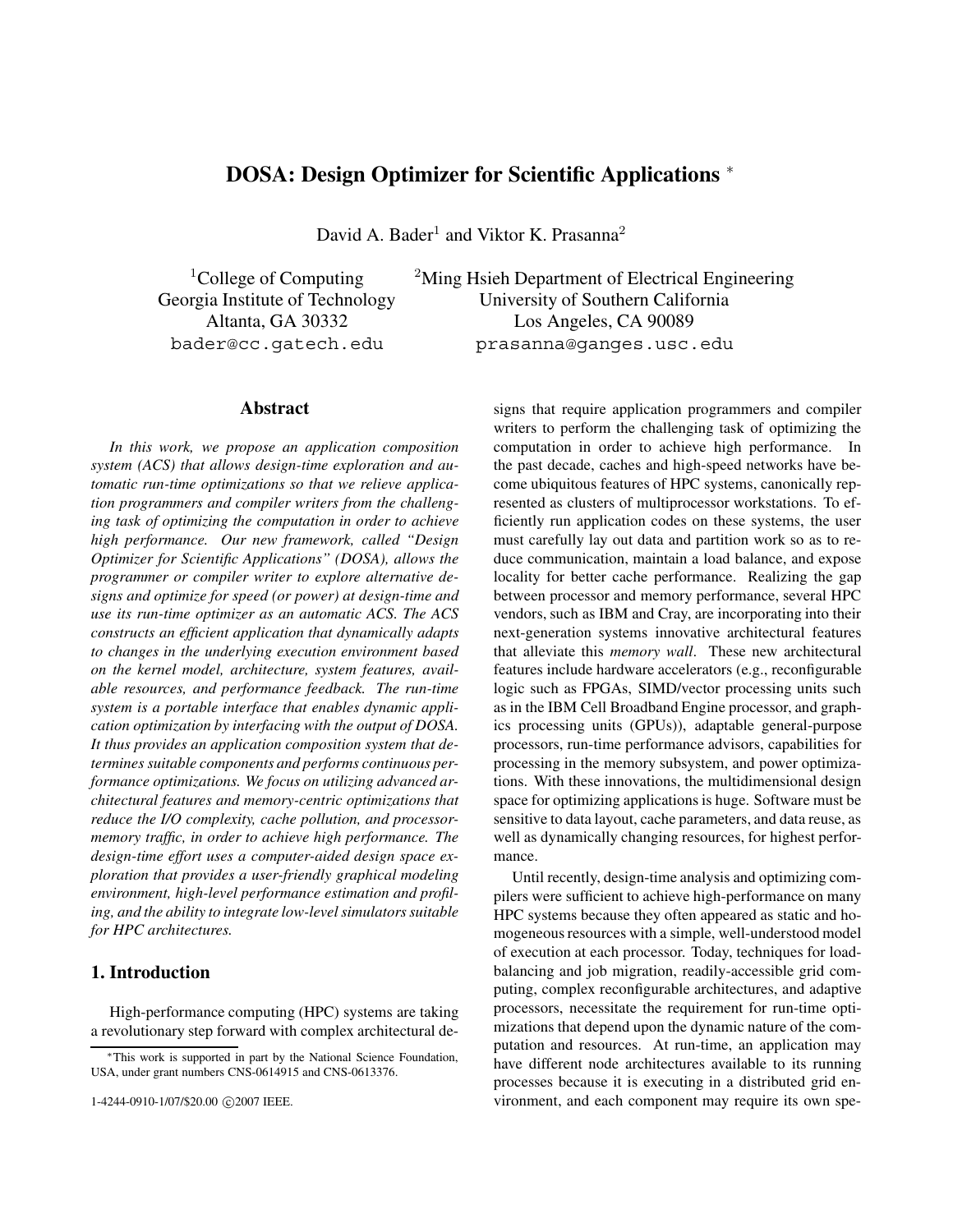cific optimization to make use of the unique features available to it. HPC systems may have adaptable resources such as processors, and the run-time system gains new responsibility for requesting the appropriate configuration for the workload. Also, in a large, complex computing system, the available resources may change during iterations, and the run-time system must monitor, select, and tune new components to maintain or increase performance. Our goal is to design a dynamic application composition system that provides both high-performance computing and increased productivity. In this work, we discuss the Design Optimizer for Scientific Applications (DOSA), a semi-automatic framework for software optimization. DOSA will allow rapid, high-level performance estimation and detailed low-level simulation.

#### **2. DOSA Framework**

In this paper we use the following naming conventions. In the framework, applications will be represented in terms of the kernels of which they are comprised. Kernels, in turn, are made up of tasks and are represented as task flow graphs. Tasks correspond to the components in the component library. For example, molecular dynamics (MD) simulation is an application. One kernel of MD simulation is nonbonded force calculation. One task of non-bonded force calculation is the transmission of the molecule-position information to the appropriate processors. The component library would provide various components for carrying out this task, such as one component with which the transmission would be carried out through traditional message passing and another component with which the transmission would be carried out through cache injection. Throughout the paper, we use the term "performance models" to describe the models that are used within and produced by our DOSA framework. When describing theoretical models, such as the I/O complexity model, we use the term "model."

The design framework (DOSA) allows various optimizations to be explored based on the architectural features of the HPC platforms. In the DOSA framework, at design time, the designer models the kernels and architectures of her/his application. This modeling process includes performance estimation, simulation, identification of bottlenecks, and optimization. Through this modeling process, the designer identifies sets of components in the component library that can be utilized for the tasks in the kernels of her/his application. We will implement a high-level estimator that will estimate bandwidth utilization, memory activity, I/O complexity, and performance. Our approach is hierarchical: the framework will be used to perform a coarse exploration to identify potential optimizations, fol-



**Figure 1. The run-time optimizer and run-time system compose applications dynamically based on system performance and available resources.**

lowed by detailed simulations to validate the performance improvements of the optimizations. The detailed simulations can also expose additional optimizations. This designtime exploration is manual. Thus our framework uses a semi-automatic design space exploration tool. The framework outputs a representation of the kernel, the performance models, and a run-time optimizer that can use these for efficient execution of the kernel (see Fig. 1).

The run-time system is a portable, high-level advisor that interfaces between the underlying execution system (operating system and architecture) and the application. During a kernel's execution, the execution system supplies performance information that is used by the run-time system to determine if the run-time optimizer should be called and to update the values of the parameters in the performance models. The run-time optimizer uses the updated performance models to select appropriate component(s) from the set determined during design-time optimization for executing the current task. Together, the run-time system and runtime optimizer make the run-time optimization decisions as a dynamic application composition system.

#### **2.2. Framework Implementation**

The Design Optimizer for Scientific Applications (DOSA) framework will provide a user-friendly graphical modeling environment for design-time optimization and the identification of components for run-time optimizations. To this end, the framework will enable high-level perfor-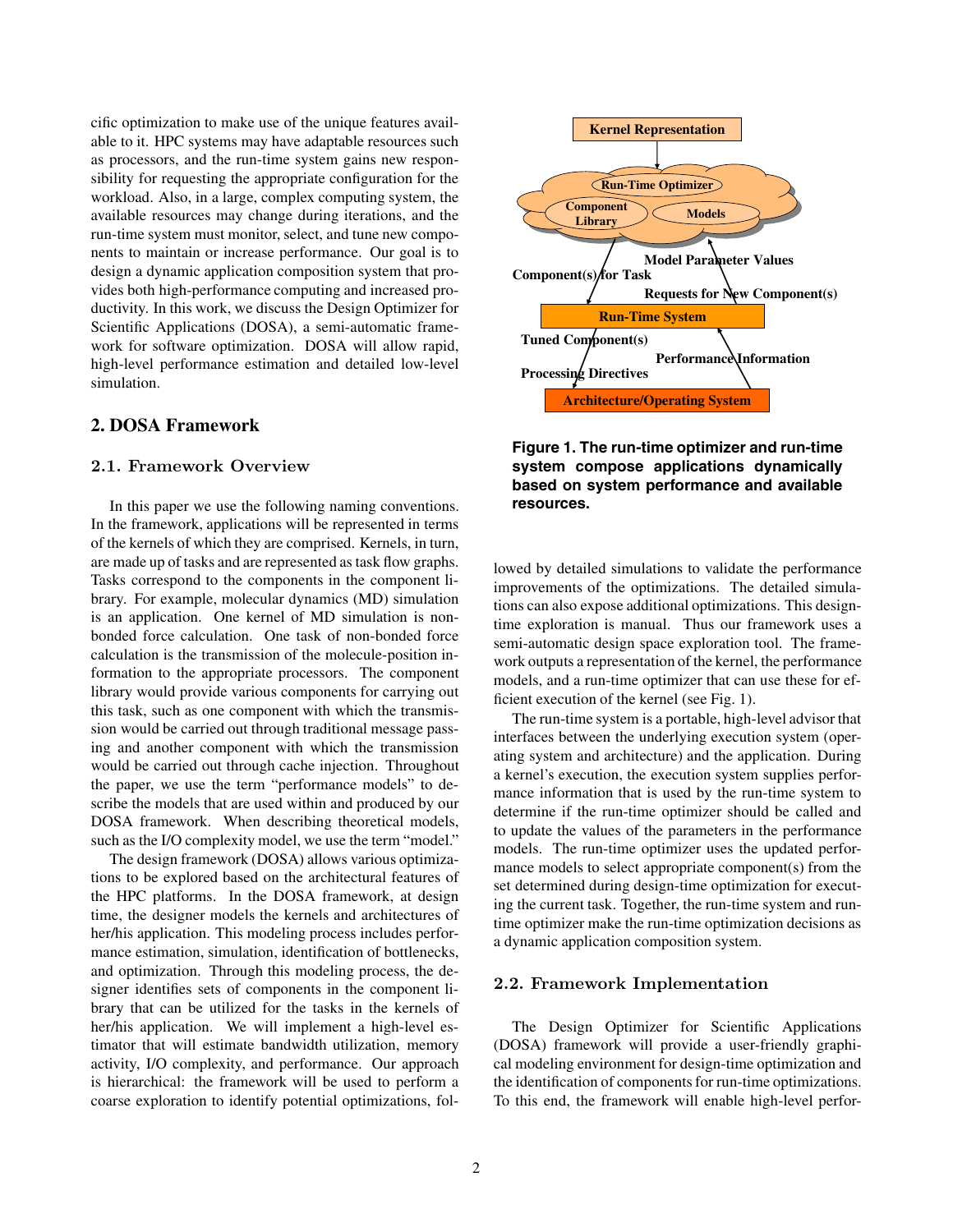

**Figure 2. Design of the DOSA framework**

mance estimation and profiling, integrate low-level simulators, and facilitate semi-automatic design space exploration. For each kernel, there are three outputs from the design process: a representation of the kernel, the performance models that describe the kernel's performance given under various conditions, and a run-time optimizer that handles the selection of components at run time.

We will use the Model Integrated Computing (MIC) methodology to create the design framework [11, 14]. The MIC approach advocates the extension of the scope and usage of models such that they form the "backbone" of a model-integrated system design process [7, 8]. In this design process, a model captures the information relevant to the system to be developed, represents the designer's understanding of the entire system, and specifies dependencies and constraints among the different components of the system.

The Generic Modeling Environment (GME) is a configurable graphical tool suite supporting MIC [5, 9]. GME allows the designer to create domain-specific models [14]. A metamodel (modeling paradigm) is a formal description of model construction semantics. Once the metamodel is specified by the user, it can be used to configure GME itself to present a modeling environment specific to the problem domain. MIC enables design reuse through the models. For example, several kernels can be optimized for the same advanced architecture, each using the same model of the system. We will use the model database supported by GME to save and reuse models.

Model interpreters are software components that translate the information captured in the models to drive integrated tools that estimate the performance (latency, energy, throughput, etc.) of a system. Model interpreters can also be configured to automatically translate the models into executable specifications. Feedback interpreters are software modules that analyze the output generated by the integrated tools and update the models. These interpreters are essentially automation tools that, once written, can be used for several system design problems. GME supports a set of well-defined C++ APIs that provide bidirectional access to the models [5]. Both model and feedback interpreters are developed using these APIs.

# **2.3. Design Flow for Design-Time Opti-**

The design flow consists of two phases: configuration and exploration. In the configuration phase, the framework is configured based on the target kernel and the architecture. The kernel developer (designer) initially defines a structural model of the target architecture. The structural model captures the details of the architecture. The designer uses appropriate micro-benchmarks and model and feedback interpreters to automatically perform cycle-accurate architecture simulation using integrated simulators (such as Mambo or SimpleScalar) to estimate the values of these parameters and update the model. We also plan to create a library of architecture models because it is likely that a designer would optimize several kernels for the same target architecture. If architecture models are available for the target architecture, then the designer can choose to skip the configuration phase and use the library instead. Along with the architecture, the designer also models the kernel. Kernel modeling involves describing the kernel as a task graph and specifying the components that implement these tasks. We will create a library of common components, such as matrix multiplication, FFT, and graph operators [3, 4]. If the desired component is not in the library, the designer can develop it from within the framework. We will write model interpreters that will generate executable specifications from a task graph. Once a kernel is modeled, the designer uses the integrated simulators to automatically generate a memory access trace for each code segment and associate it with the model.

In the exploration phase, the performance models (architecture and kernel models) defined in the configuration phase are used to perform design space exploration. Initially, the designer uses the high-level performance estimator to rapidly estimate the performance of the design and generate a profile of memory access. Based on the estimate and the profile, the designer identifies appropriate optimizations such as I/O complexity optimizations, data layout optimizations and data remapping optimizations, and modifies the models to include components supporting these types of optimizations. For example, in the case of in-memory processing for data remapping, the kernel model will be modified to indicate that a component for this type of processing is available and the estimator will account for concurrent in-memory processing during performance estimation and also suitably modify the memory access profile to reflect the remapping. The designer also can perform automatic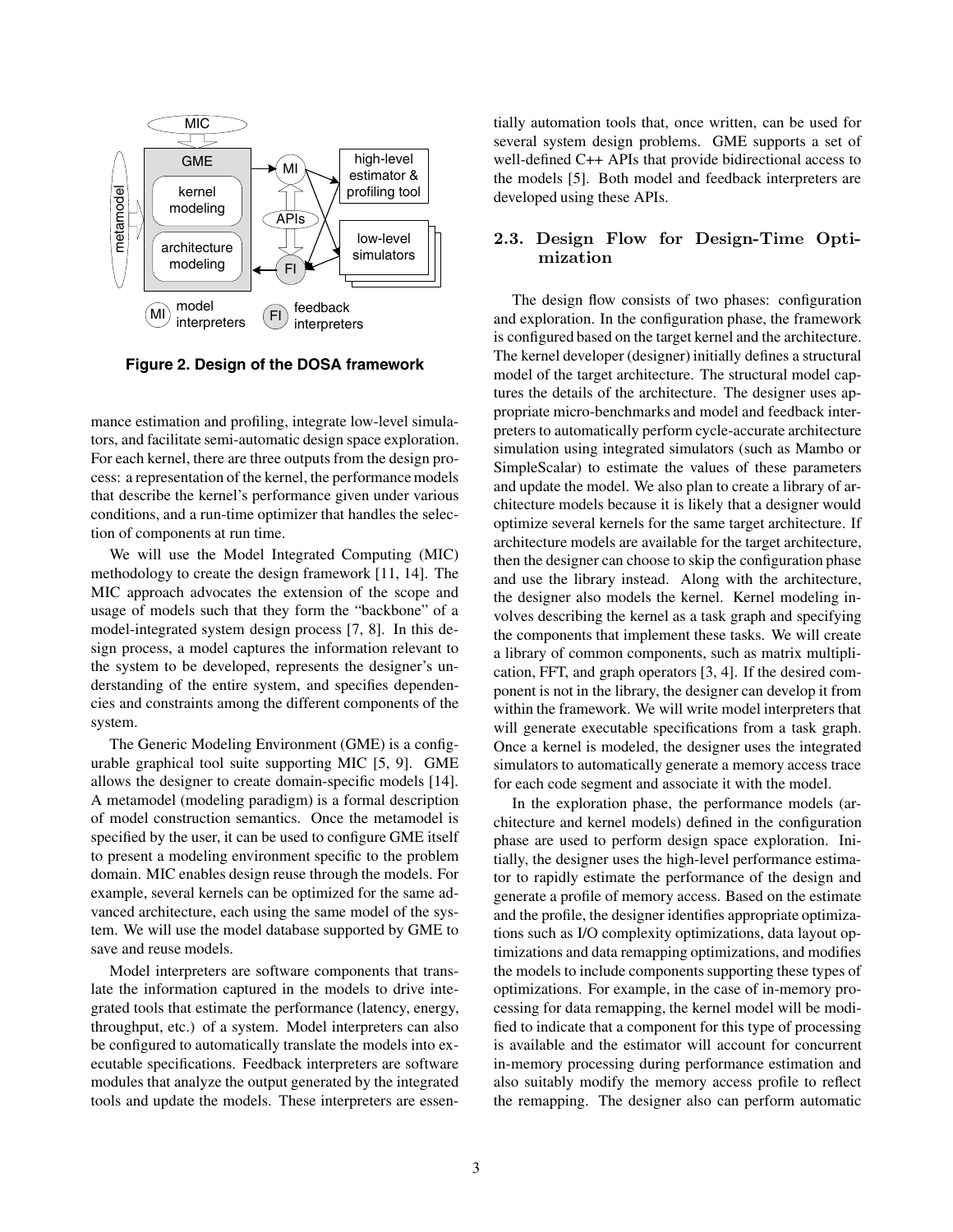

**Figure 3. Design flow using the DOSA framework**

low-level simulation to verify design decisions. Note that the low-level simulation is optional. By using the highlevel models and the estimations, the design time can be reduced significantly. However, low-level simulations can provide additional insights with respect to optimizations to be considered. The designer continues to perform estimation, optimization, and low-level simulation until desired performance is reached or optimal processor-memory traffic is achieved. Similarly, for memory energy optimizations, the designer can identify data placement schemes (blocking, tiling, etc.) and memory/bank activation schedules and use the performance estimator to evaluate reduction in energy dissipation. Simplifying assumptions made to enable rapid estimation may induce errors in the estimates. Therefore, the DOSA framework will support specification of multiple candidate designs with estimated performance close to the desired performance. The framework will then output a representation of the kernel, the performance models, and a run-time optimizer that will use the representation and the performance models for efficient execution of the kernel.

#### **2.4. Run-Time System Implementation**

The run-time system automates the component selection process rather than requiring manual intervention from the user and hence, increases the productivity for efficiently using available resources. The design-time effort produces a set of components from the component library for the tasks in each kernel. These components are targeted towards different optimization points and architectures. Together with the run-time optimizer output from the DOSA framework, the run-time system provides a dynamic application composition system that selects from these components using the performance models. The run-time optimizer is hooked into the computation when the kernel executes. The first

time the kernel executes, the run-time optimizer makes an initial selection from the optimal designs using the designtime analysis, performance models, execution-system information, and knowledge obtained from prior runs. For each task in the kernel, the run-time optimizer selects the component(s) from the component library, requests any system configurations and adaptations required by the component(s), and sets up its baseline for tracking the component's performance. At this point, the component selection is made, and the run-time optimizer calls the component. When the component returns, the run-time system logs its resource usage. On the next call for this kernel, the runtime system evaluates whether the system performed as the performance models suggest (or within the power budget), and takes corrective action, if needed. For instance, it may tune cache parameters within the component, select a different component (perhaps from other leading components for the task), and/or request a processor reconfiguration or system adaptation. Once the performance is within tolerance, the run-time system may back-off from its managerial role, only checking occasionally that the achieved kernel performance is still within an acceptable range. When an application finishes its execution, the run-time forensics and learned configurations, performance, and behavior, are incorporated as knowledge into the component library so that future runs may benefit from these optimizations.

#### **2.5 Performance Optimizations**

We divide the optimizations facilitated by the DOSA framework into two classes: design-time optimizations and run-time optimizations.

#### **Design-Time Optimizations**

1. **Optimizations for Latency.**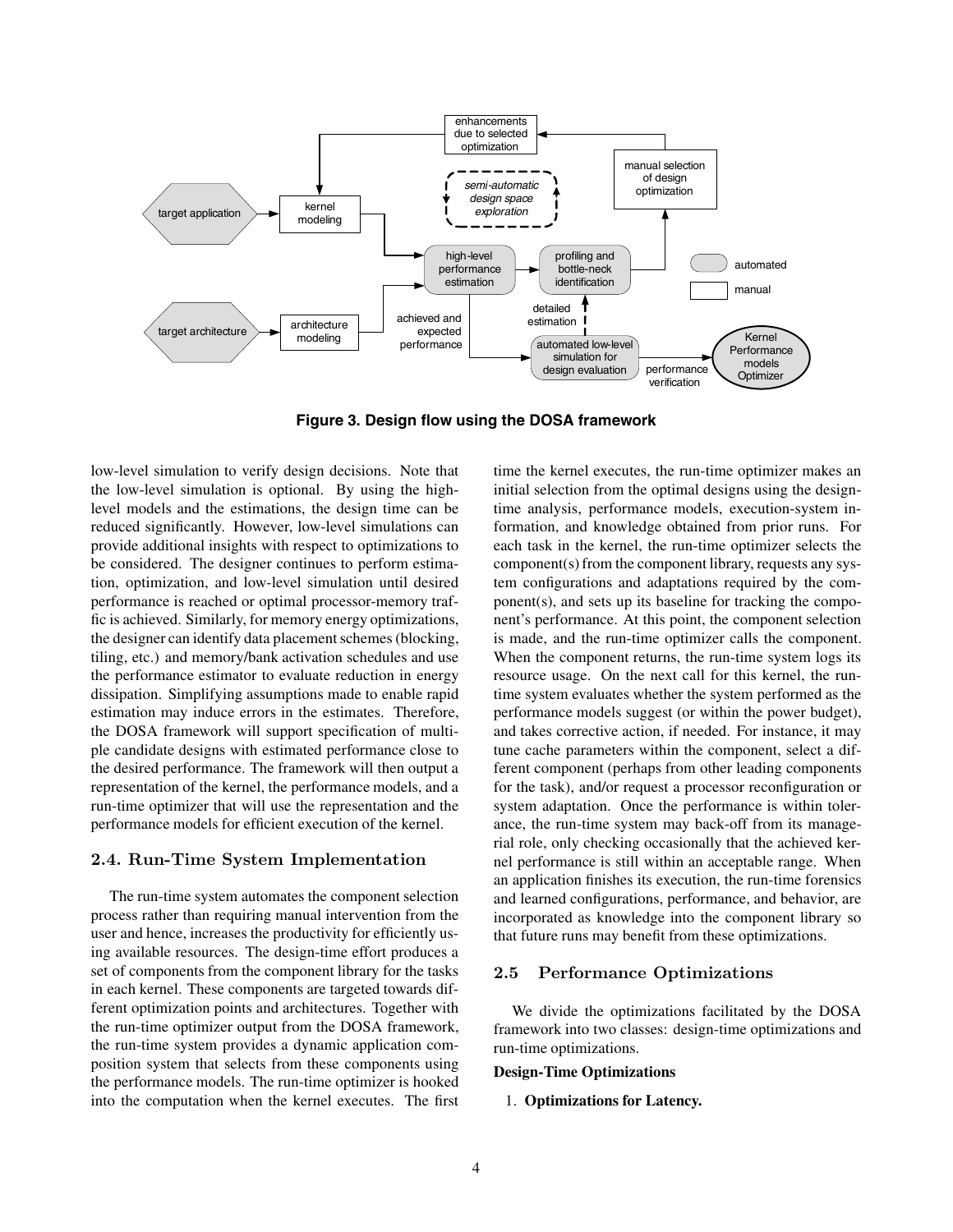- (a) **I/O complexity optimizations**. We will extend the standard, theoretical I/O complexity model to incorporate multi-level memory hierarchies of the proposed HPC architectures. This will allow us to derive communication complexity bounds and exploit these bounds in software development using the framework.
- (b) **Data layout optimizations**. In many HPC applications, sophisticated data layouts in memory can significantly improve performance over naïve data layouts. For instance, techniques such as blocking, tiling, and linked-list to array conversion can be applied. Data locality and, consequently, cache utilization are improved.
- 2. **Optimizations for Memory Energy.** The problem of optimizing for memory energy dissipation reduces to structuring the computations such that data accesses are localized to individual memory banks and defining an activation schedule to put unused memory banks in a sleep state. We will study optimizations for the kernels, making the assumption that they access a multilevel memory hierarchy with an in-memory processor that is capable of changing the data layout dynamically.

**Run-Time Optimizations** These optimizations are performed dynamically by the run-time system and the runtime optimizer that is output from the framework, using the performance models and the representation of the kernel.

- 1. **Data Remapping Optimizations.** Remapping between computation stages can significantly reduce processor-memory traffic and lower the consumed memory bandwidth—a critical resource limitation in many important applications. Data stored in memory can be efficiently remapped using in-memory processing features of HPC systems. The DOSA will choose components that perform the appropriate amount of remapping for the system and its current performance.
- 2. **Optimizations for System Throughput and Overall Energy Dissipation.** System throughput is a metric by which to evaluate the overall system performance in executing multiple instances of a kernel. We model system throughput as a flow optimization problem with costs associated with computation and communication, as well as memory accesses. In addition, we will represent the energy dissipation as another variable.

### **3 Representative Applications to be Studied**

Three representative applications will be used as examples in investigating various dynamic optimizations and use on our framework demonstration. Our component library will incorporate the design-time optimizations, and the runtime optimizer will compose applications from these critical design points.

**A. Molecular dynamics** (MD) is a technique for the simulation of the interactions between the molecules in a system over time. It is used in a wide variety of fields, including nanotechnology and biology [10, 15]. In the largest simulations, there are over a billion molecules. The simulations are extremely time-consuming: to simulate a microsecond of time can take a week of compute time. As a result, there has been much work done toward developing scalable versions of MD to be executed on tightly coupled parallel machines and on cluster machines [2, 6, 12]. Even so, the most time-consuming part of the simulation is the non-bonded force calculation [1]. We, therefore, propose two memory-centric optimizations for non-bonded force calculation in MD simulations.

In MD simulations, the simulation space is broken into cells which are distributed among the processors of a parallel machine. Initially, molecules are randomly placed into the cells. The mapping between cells and molecules is kept in a linked list. During non-bonded force calculation, the positions of some molecules on each processor must be transmitted to other processors. We envision an optimization in which the in-memory processor uses cache injection to communicate these positions to the required processors, thereby reducing the amount of communication that must be carried out by each processor and ensuring that the data needed by each receiving processor is already in the cache.

In non-bonded force calculation, the processor must traverse the linked list to calculate the molecule interactions. Since the placement of molecules in simulation space is random, this linked list traversal leads to truly random memory access patterns. This randomness leads to poor cache performance. Therefore, we propose data remapping as an optimization for MD. An in-memory processor acts as a data remapping engine, traversing the linked cell list and reordering it such that during non-bonded force calculation, the data is accessed in a sequential manner.

**B. Dynamic programming** is a general problem-solving technique used widely in various fields such as control theory, operations research, cryptanalysis and security, and biology.

We select the computational biology problem of optimal local pairwise alignment using nucleotide and amino acid sequences for our compact application of this kernel. Pairwise alignment is used in similarity searching where uncharacterized but sequenced "query" genes are scored against vast databases of characterized sequences. Dynamic programming approaches give optimal alignments for this problem, such as the quadratic-time Smith-Waterman [13] algorithm. In addition to the data layout optimization, an